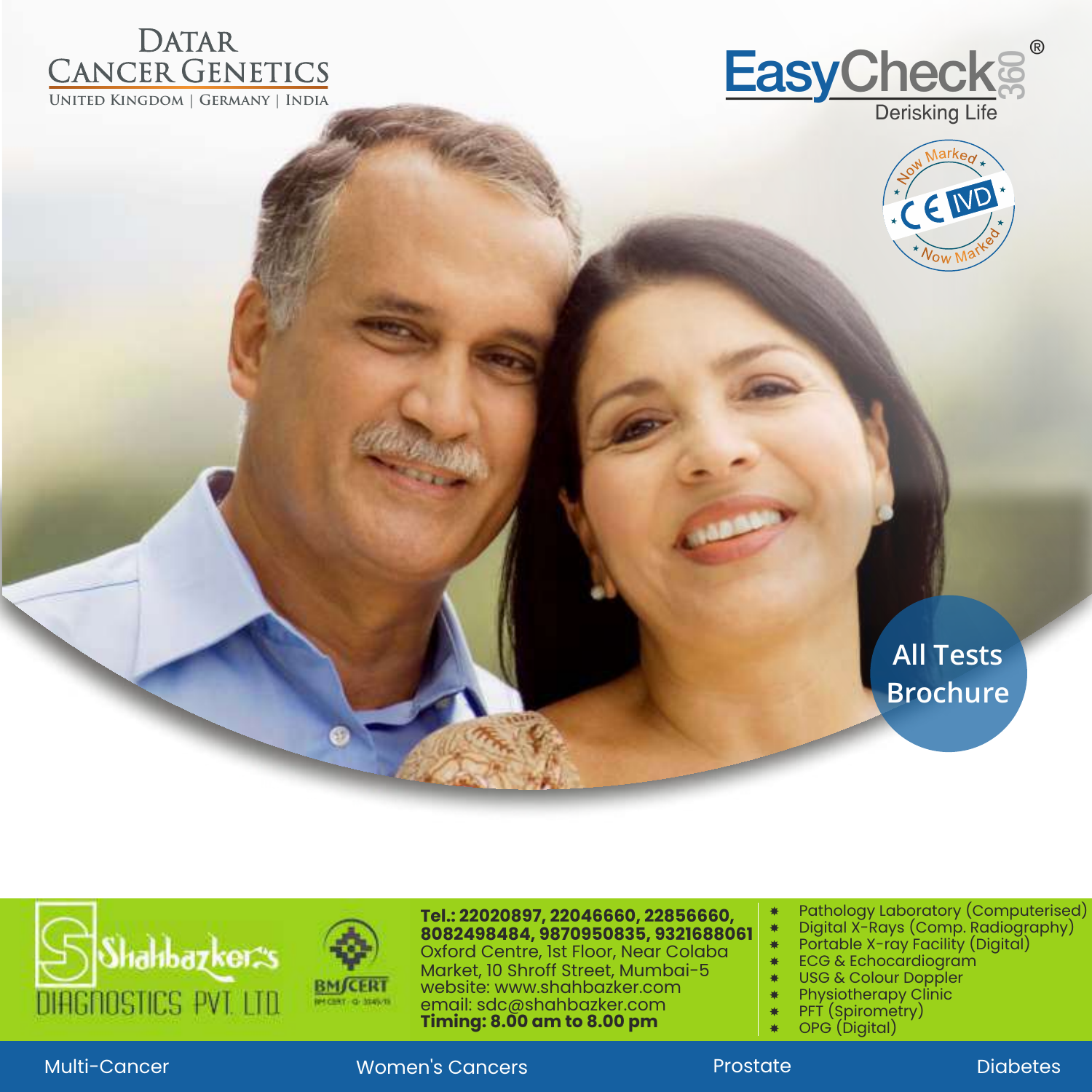### **Highlights**

- ONE BLOOD TEST SCREENS 30 CANCERS
- **VERY EARLY DETECTION**
- INDICATION OF PROBABLE ORGAN OF ORIGIN IN CASE OF POSITIVE REPORT
- $\bullet$  NO RADIATION
- **HOME COLLECTION**
- **SCREENING OF ASYMPTOMATIC INDIVIDUALS**



Early detection of cancer is vital for successful treatment and cure. Late detection invariably leads to intensive and toxic treatments, high treatment costs and treatment failure. EasyCheck360° is a revolutionary test, based on a simple blood draw, for early detection of more than 30 types of cancer to help secure you and your family's future. ancer is<br>te detec<br>atments<br>asyChec<br>blood d<br>ancer to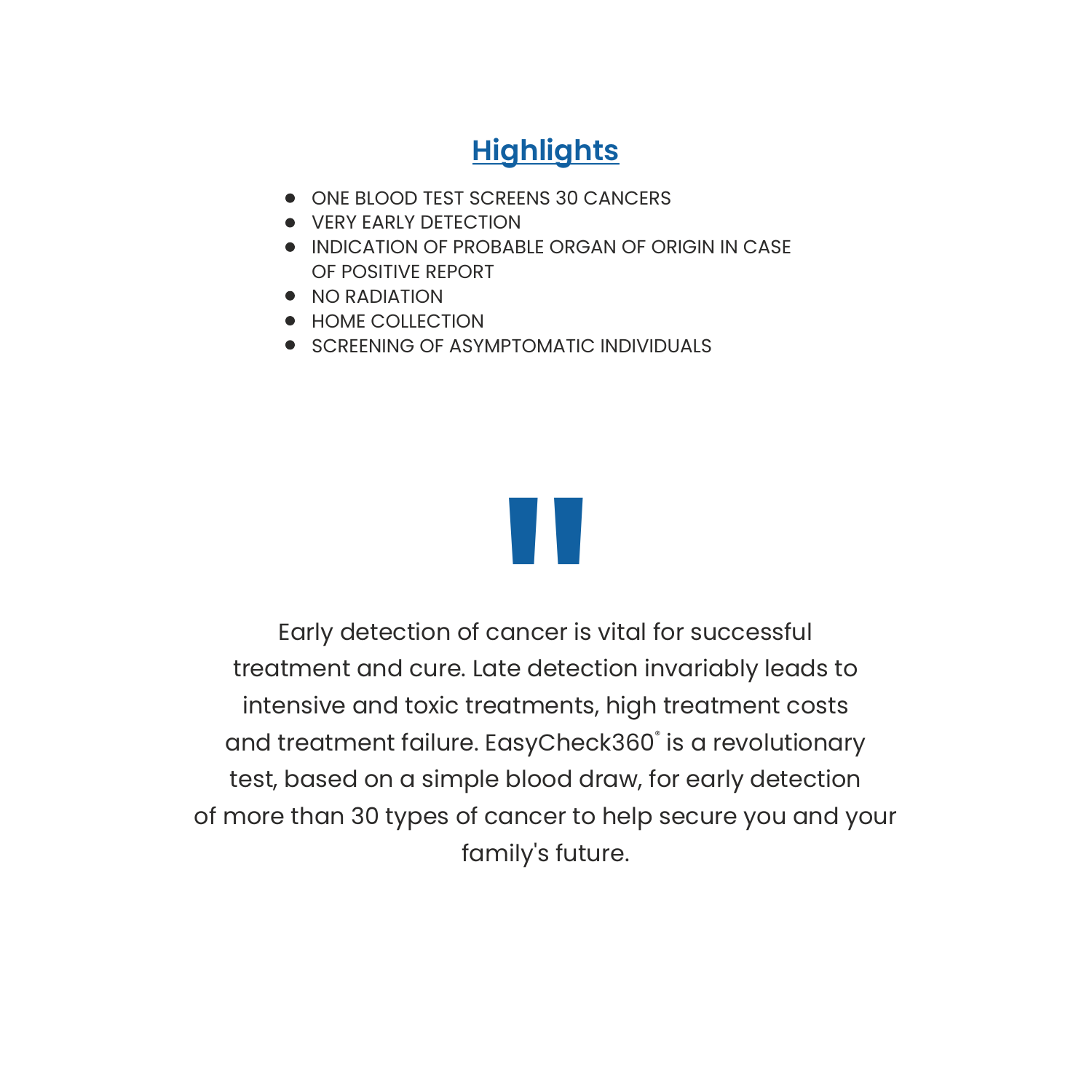# **INDEX**

| EasyCheck360 <sup>®</sup> - Multi-Cancer | $1 - 2$ |
|------------------------------------------|---------|
| EasyCheck™ - Women's Cancers             | $3 - 4$ |
| EasyCheck™ - Prostate                    | $5 - 6$ |
| EasyCheck™ - Diabetes                    | $7 - 8$ |
| Science Behind EasyCheck360 <sup>®</sup> | 9       |
| <b>Clinical Validation</b>               | 10      |
| How to Order EasyCheck360 <sup>®</sup>   | 11      |
| FAQS                                     | 12      |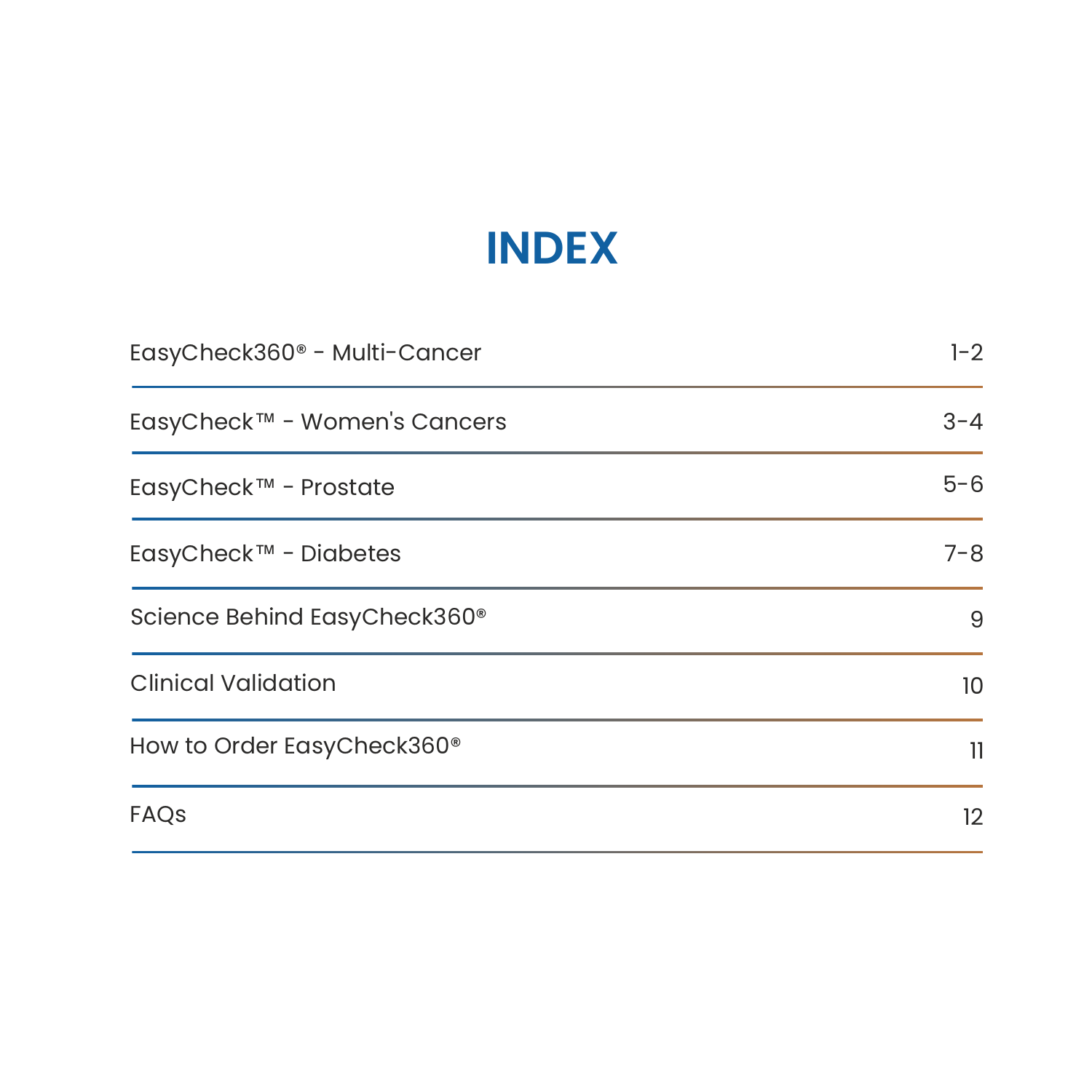

## **Multi - Cancer**

## **® EasyCheck360 is Revolutionary**

EasyCheck360® is a single blood test. EasyCheck360® is totally noninvasive, radiation free and can be availed from the comfort of your office or home.

EasyCheck360® is intended to be performed annually as a screening test, in individuals without any symptoms suggestive of cancer and aged > 30 years.

#### **® EasyCheck360 can Detect More Than 30 Cancers 14,000/-**



EasyCheck360° can detect cancers early that originate in the Oral Cavity, Lung, Breast, Esophagus, Stomach, Liver, Pancreas, Gallbladder, Kidney, Ovary, Cervix, Prostate, Bladder and specified Sarcomas.

- Ÿ Adenocarcinoma (AD): Bile Duct, Breast, Colon, Esophagus, Gallbladder, Liver, Lung, Ovary, Pancreas, Prostate, Rectum, Salivary Gland, Small Intestine, Stomach, Thyroid, Uterus
- Gastro-Intestinal Stromal Tumors (GIST): Colon, Stomach
- Hepatocellular Carcinoma (HCC): Liver
- Renal Cell Carcinoma (RCC): Kidney
- Sarcomas: Bone, Soft tissue
- Squamous Cell Carcinoma (SCC): Anorectum, Cervix, Esophagus, Head and Neck, Lung, Penis, Vagina, Vulva
- Transitional Cell Carcinoma (TCC): Bladder, Renal Pelvis, Ureter
- Urachal Carcinoma (URC): Bladder.

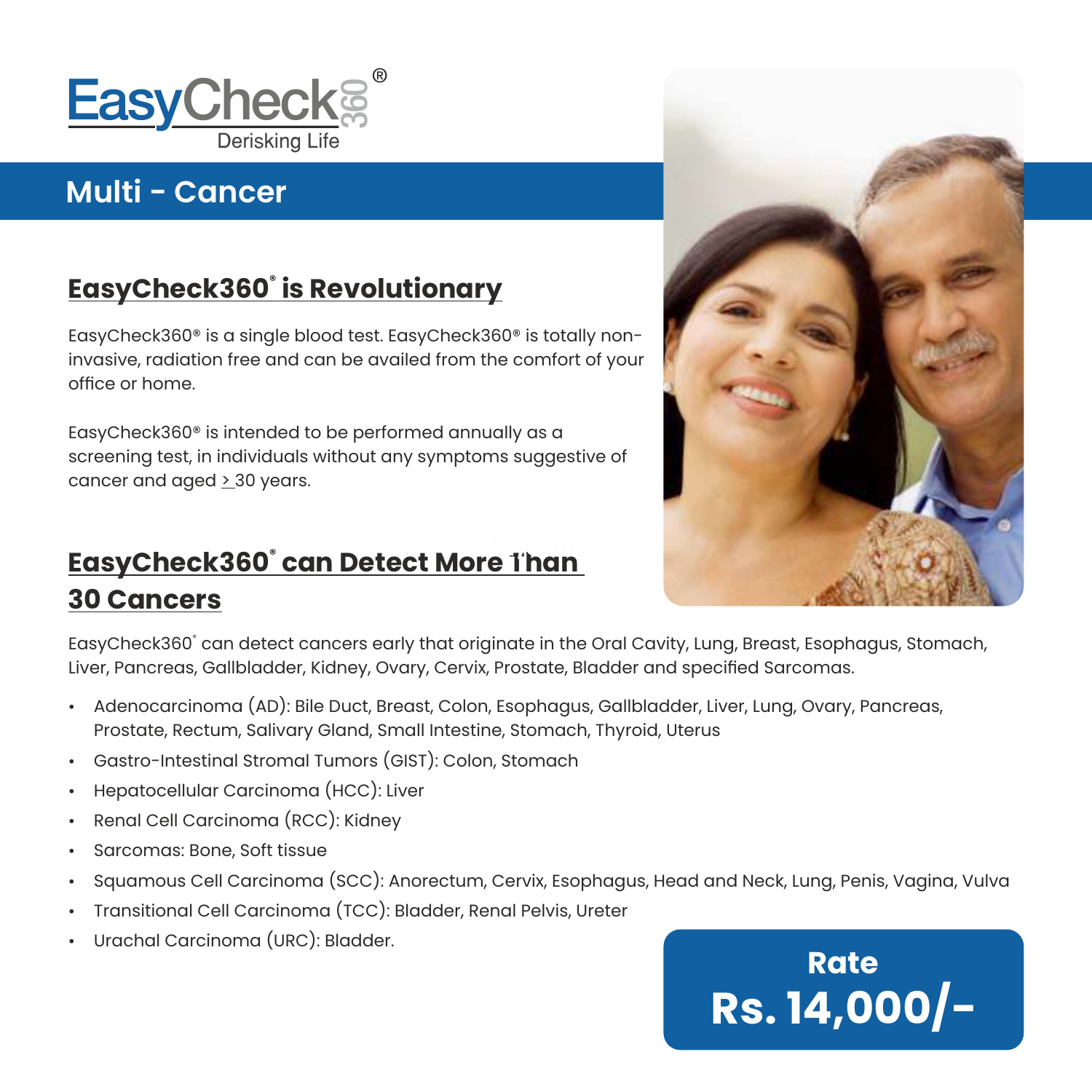### **The Advantage of Early Detection**



#### **Cancer Facts You Should Know**

Cancer is a ticking time bomb globally. Every year about 18 million women and men are diagnosed with various cancers. These cancers are also associated with about 9 million deaths. This translates into roughly 34 cancer cases being detected and 18 cancer related deaths every minute. Annually, these cancers contribute to:

- ~4.1 million newly diagnosed cases and 1.8 million deaths in Europe (including the UK).
- ~2.1 million newly diagnosed cases and 550,000 deaths in the US.
- ~1.2 million newly diagnosed cases and 760,000 deaths in India.

Due to changes in lifestyle as well as other risk factors, these numbers are slated to increase in the future. Detecting cancer early is vital to saving lives. Studies have shown that early detection of cancer improves survival rates.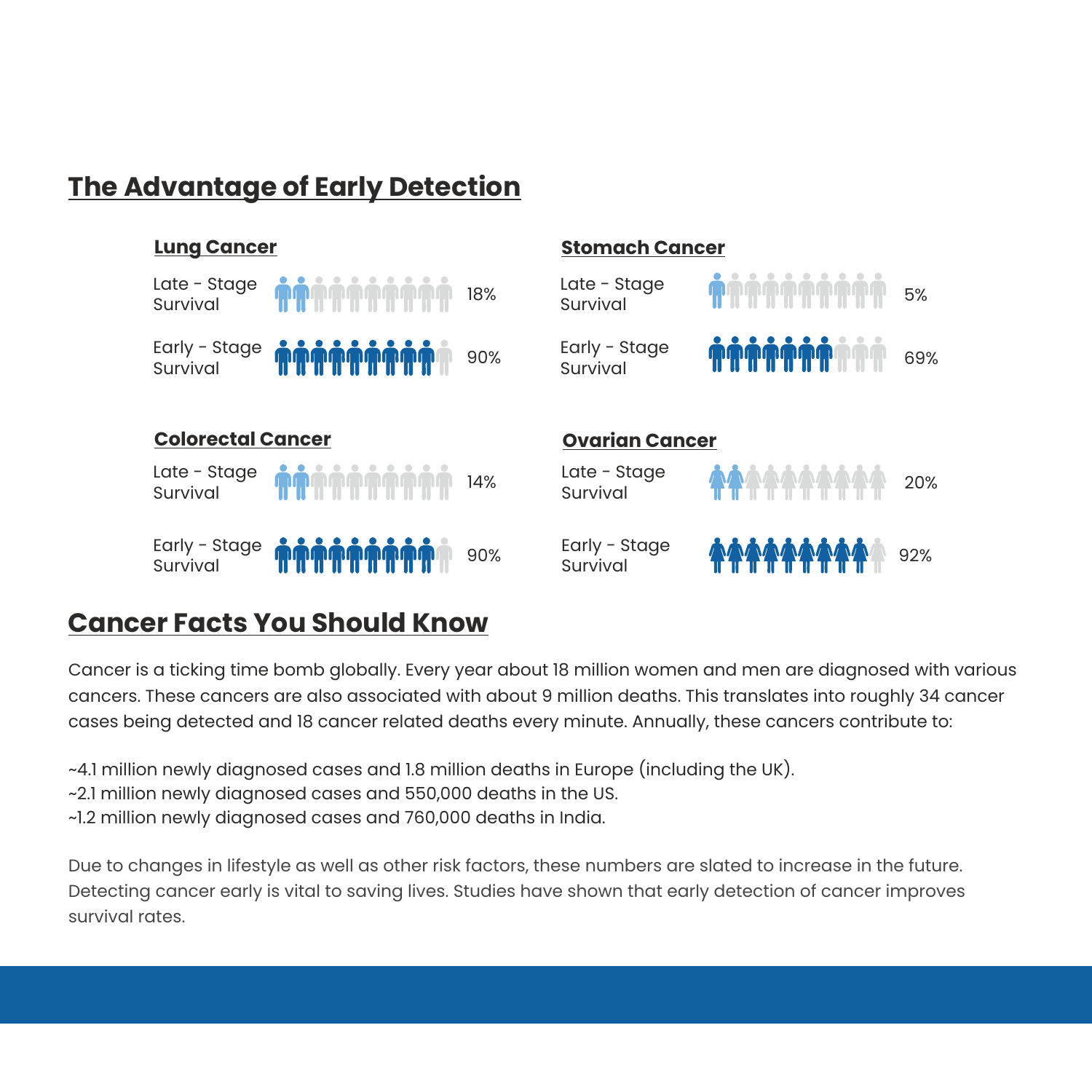

### **Women's Cancers**

### **EasyCheck**™ **- FemmeSafe**

EasyCheck™ - FemmeSafe is a simple blood test. Unlike mammography, EasyCheck™ - FemmeSafe is totally radiation free and can be availed from the comfort of your office or home.

EasyCheck™ - FemmeSafe is intended to be performed annually as a screening test, in individuals without any symptoms suggestive of cancer and aged  $\geq$  30 years.



### **EasyCheck™ - FemmeSafe can Detect 4 Types of Cancers**

- Breasts
- Ovaries
- $\cdot$  Endometrium
- $-Cervix$

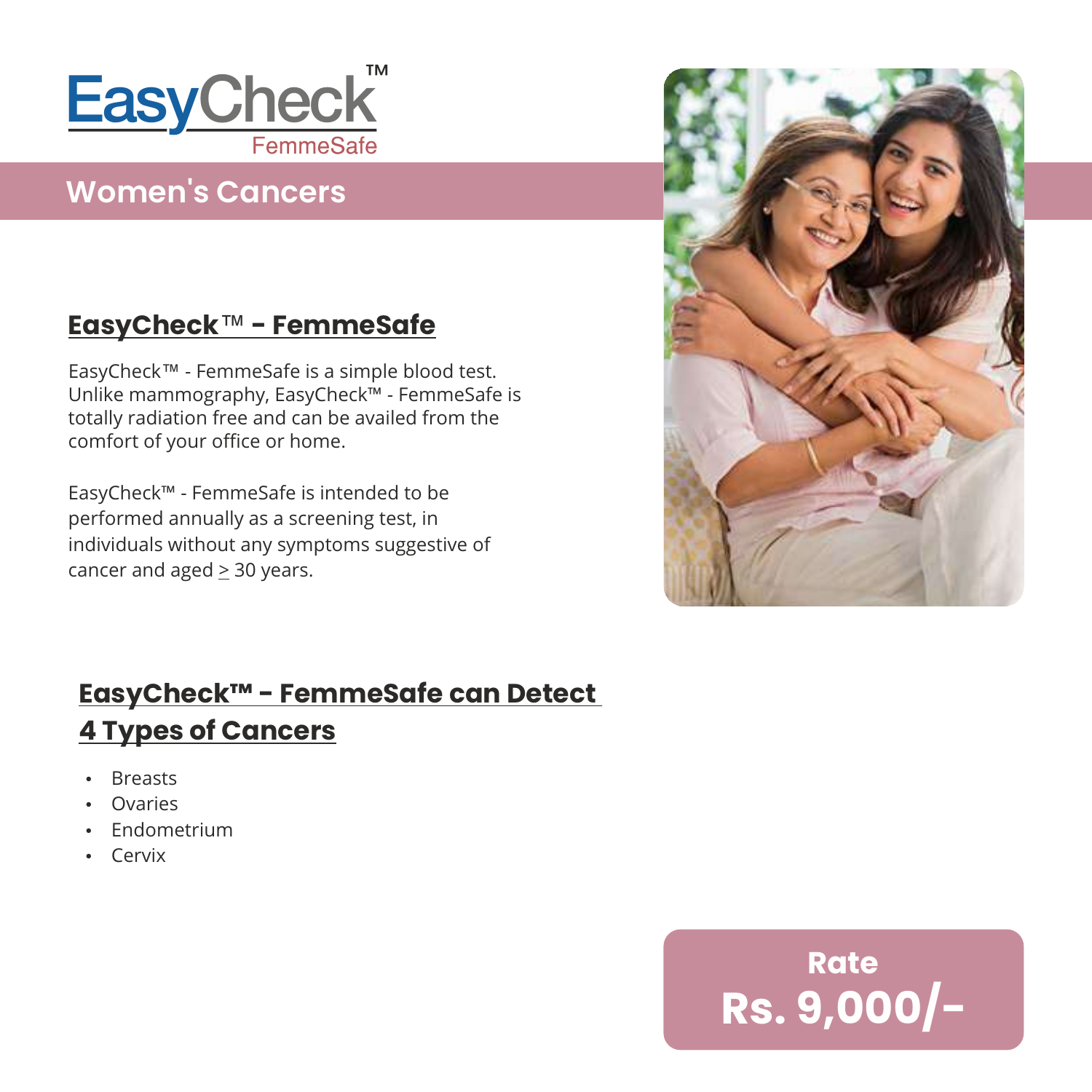### **The Advantage of Early Detection**



### **Cancer Facts You Should Know**

In India, 1 woman with cancer succumbs to the disease every 6 minutes. In most of these cases, cancer is detected at late stages. If detected early, most cancers are curable. Cancer Screening is one of the preventive measures for early cancer detection and diagnosis, which can help prevent its spread.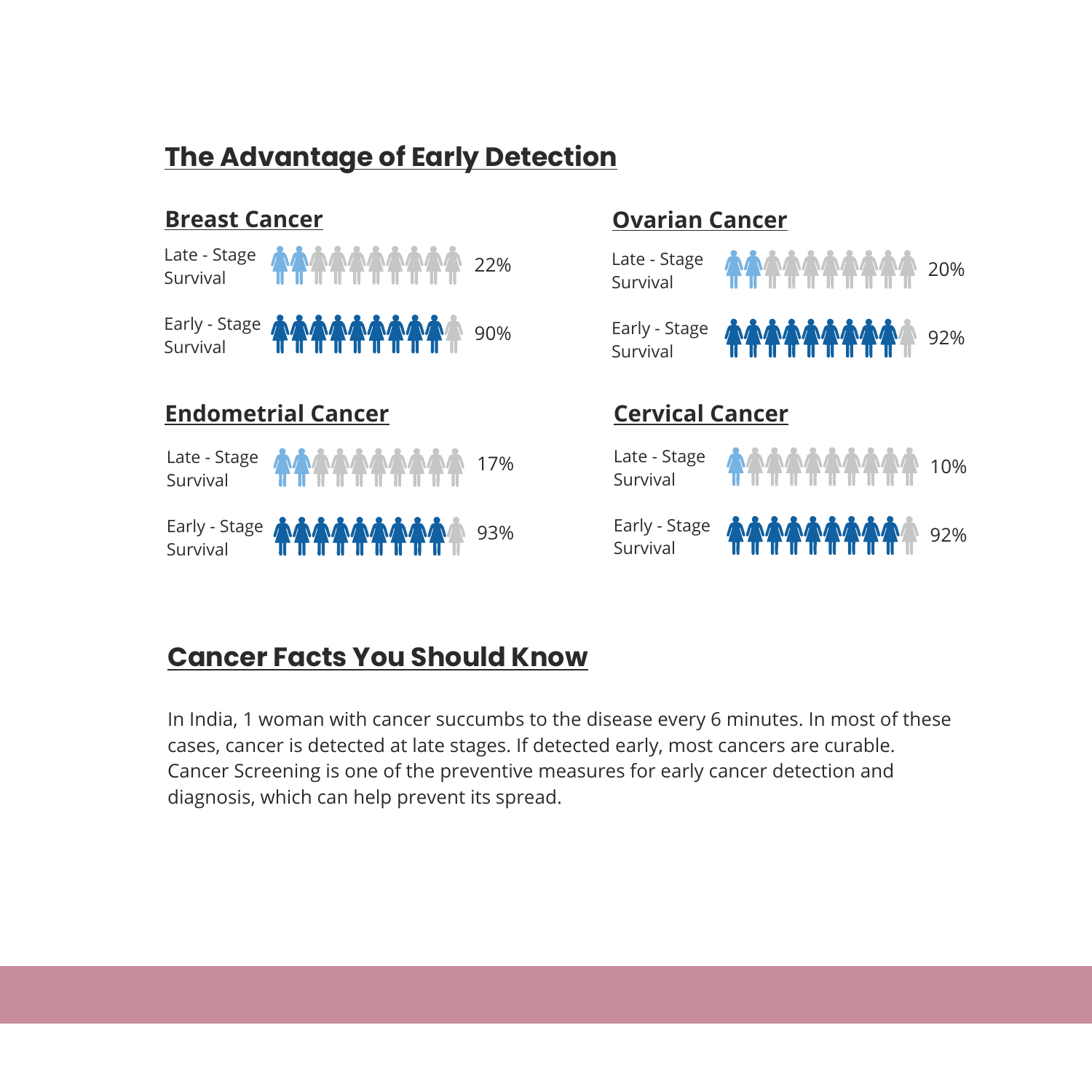

### **Prostate**

### **EasyCheck**™ **- Prostate**

EasyCheck™-Prostate is a blood test that can detect Prostate Cancer. EasyCheck™-Prostate is totally non-invasive, radiation free and can be availed from the comfort of your office or home.

EasyCheck™-Prostate is intended to be performed annually as a screening test, in individuals without any symptoms suggestive of cancer and aged > 45 years.



### **The Advantage of Early Detection**

### **Prostate Cancer**



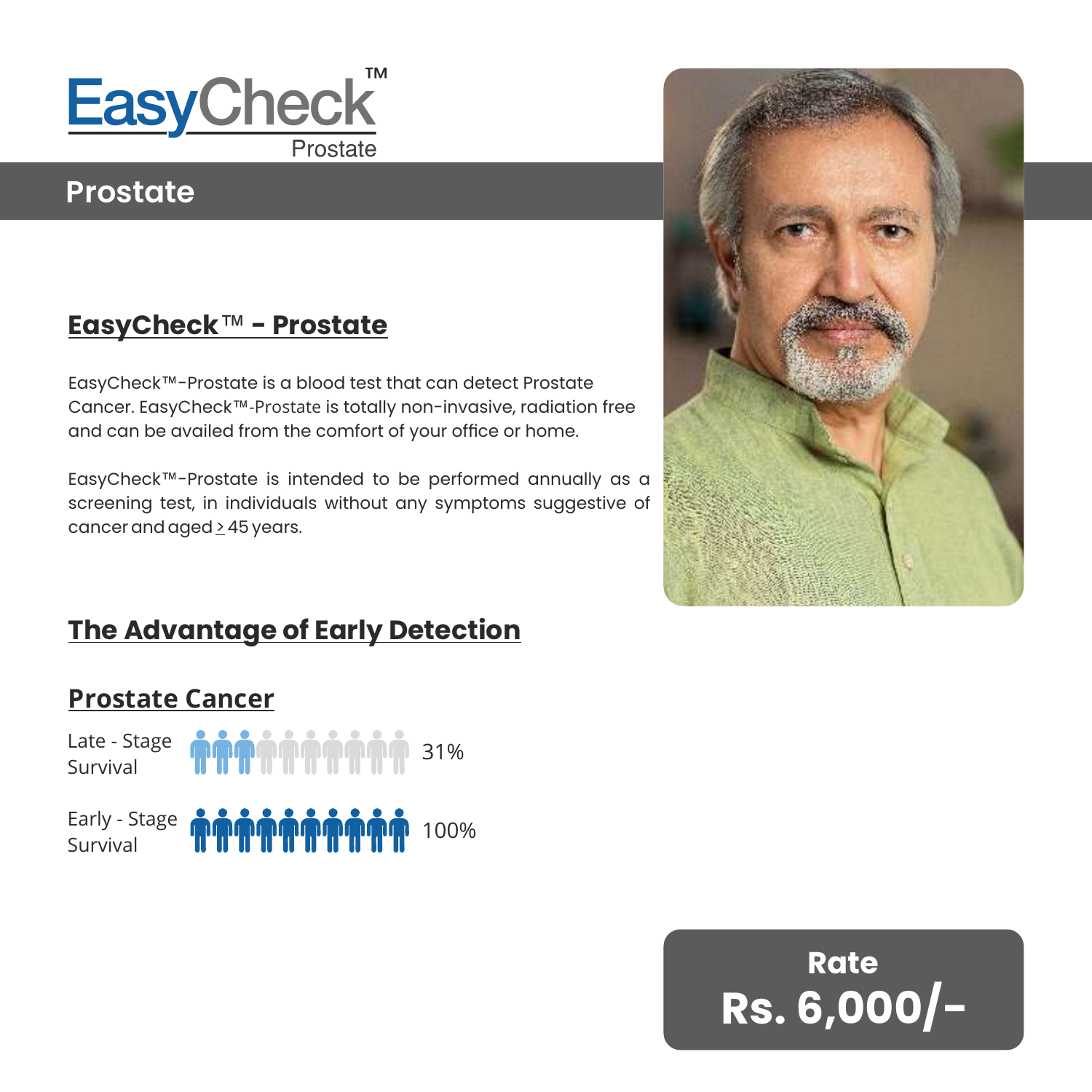#### **Cancer Facts You Should Know**

Prostate Cancer affects more than 1.5 million men annually. More than 375,000 men die of Prostate Cancer each year. In India, it affects more than 65,000 men and more than 17,000 die due to Prostate Cancer.

Studies have shown that early detection of Prostate Cancer drastically improves survival rates. EasyCheck™ -Prostate is a non-invasive diagnostic blood test that can enable early detection of Prostate Cancer in asymptomatic individuals.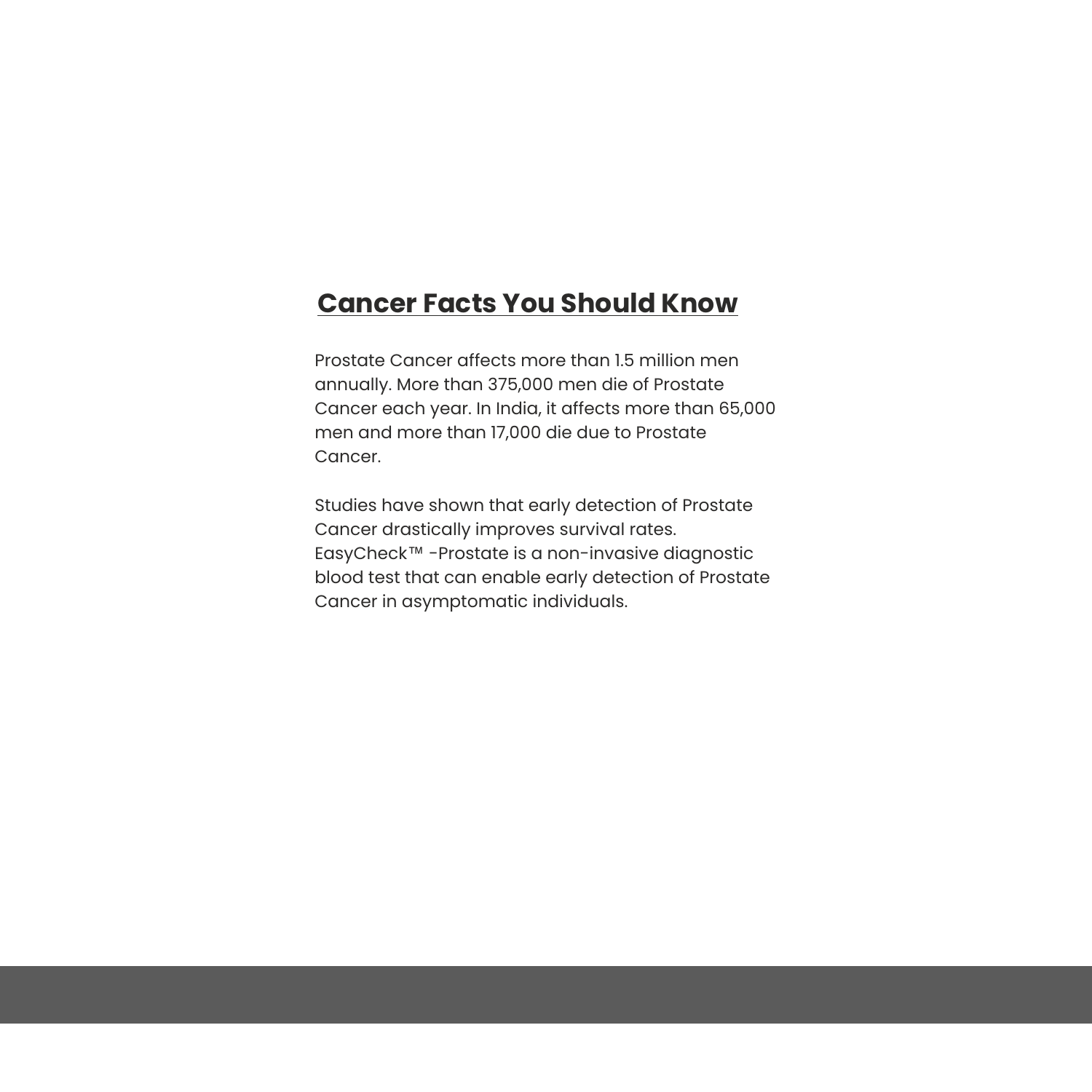

## **Diabetes**

### **EasyCheck**™**-Diabetes**

EasyCheck™-Diabetes (for Diabetic Patients) is a single blood test. EasyCheck™-Diabetes is totally non-invasive, radiation free and can be availed from the comfort of your office or home.

EasyCheck™-Diabetes is intended to be performed annually as a screening test, in individuals without any symptoms suggestive of cancer and aged > 30 years.



### **EasyCheck**™**-Diabetes can Detect 6 Types of Diabetes Associated Cancers**

EasyCheck™-Diabetes can help in early detection of cancers that originate in the following organs:

- $\cdot$  Liver (AD, HCC)
- Pancreaticobiliary (Pancreas, Bile Duct, Gallbladder) (AD)
- Bladder (TCC, URC)
- $\cdot$  Kidney (RCC)
- $\cdot$  Colon (AD, GIST)
- Rectum  $(AD)$

AD: Adenocarcinoma; HCC: Hepatocellular Carcinoma; TCC: Transitional Cell Carcinoma; URC: Urachal Carcinoma; RCC: Renal Cell Carcinoma; GIST: Gastro-Intestinal Stromal Tumors

> **Rate Rs. 9,000/-**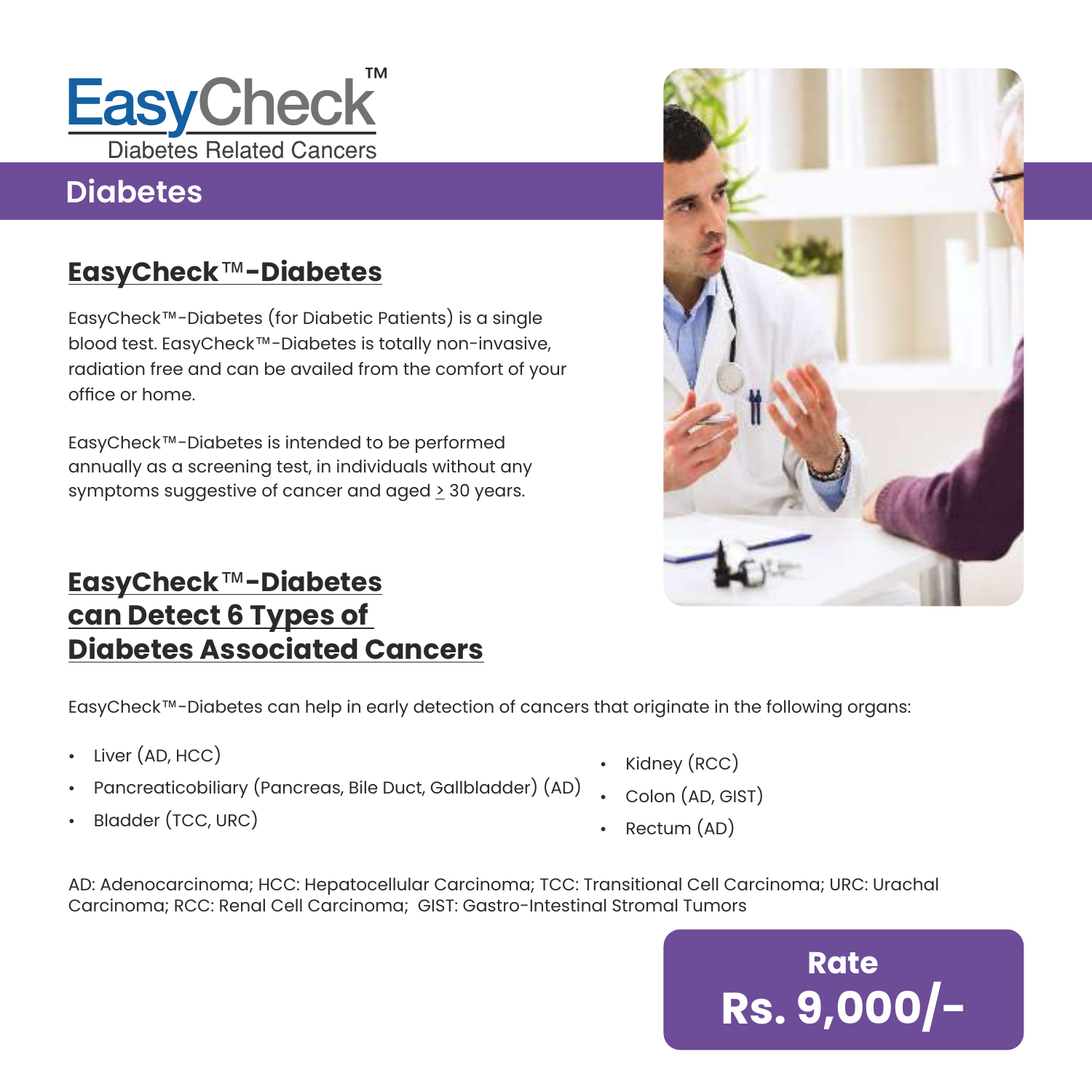### **Risk of Cancer in Patients with Type 2 Diabetes**



#### **Cancer Facts You Should Know**

Individuals with Type 2 diabetes are twice as likely to be diagnosed with pancreatic or liver cancers as compared to those without Type 2 diabetes. These individuals are also at a higher risk of other cancers such as those of the Gallbladder, Kidney, Bladder and Colorectum. These risks have prompted physicians to consider the value of cancer screening for people with diabetes. Studies have shown that early detection of cancer improves survival rates. EasyCheck™ for Diabetic Patients is a blood-based test that can enable early cancer detection. EasyCheck™ for Diabetic Patients is a non-invasive blood test that is intended to be used for the detection of cancers of the Liver, Gallbladder, Pancreas, Kidney, Bladder and Colorectum in males and females with recently diagnosed or existing Type 2 diabetes.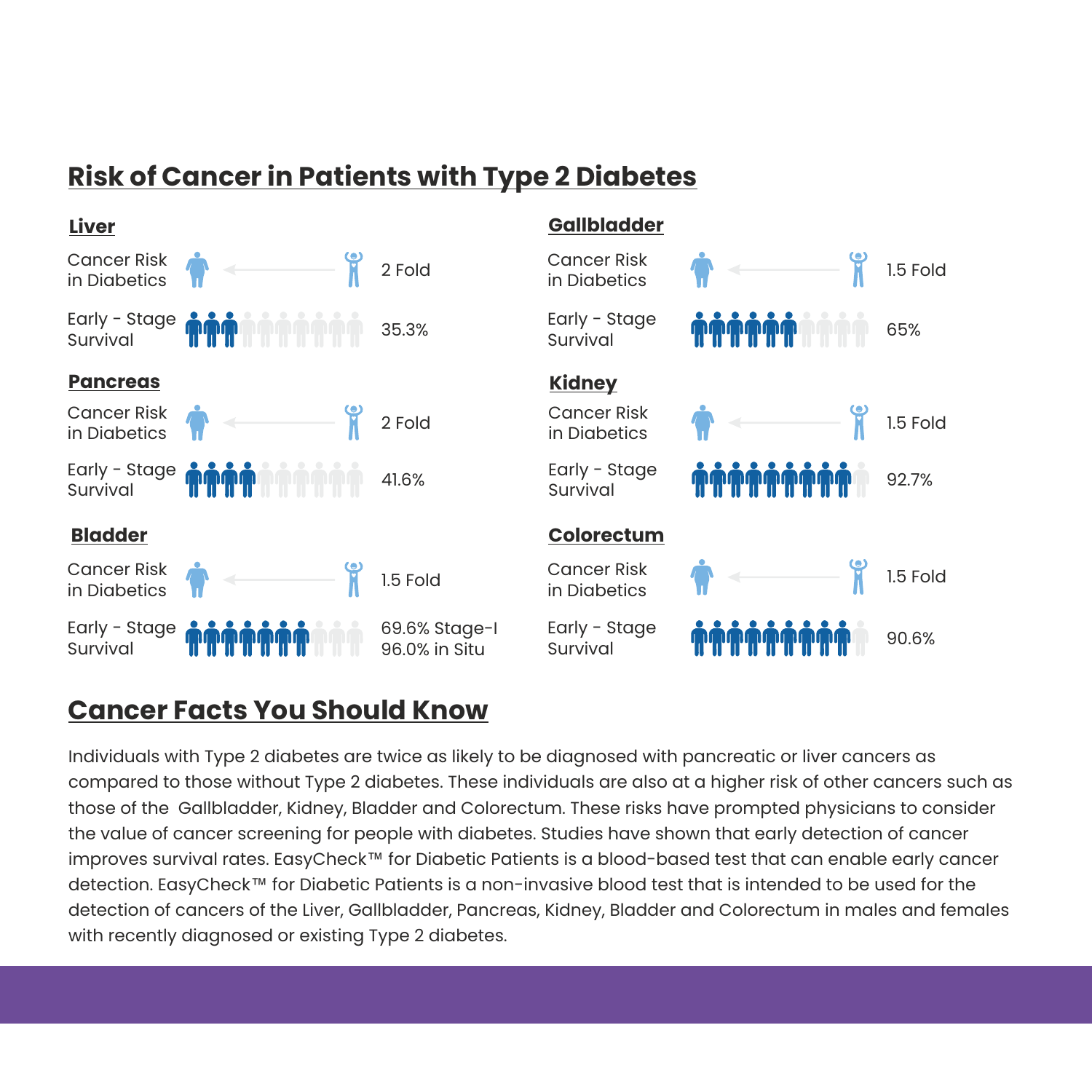

### **® The Science Behind EasyCheck360**

We published our ground breaking, internationally acclaimed research in 2020, where we reported the discovery of a new 'Cancer Hallmark' i.e., Circulating Tumor Cell (CTC) Clusters which are common in the blood of cancer patients and undetectable in healthy individuals.

EasyCheck360° is based on this technology and checks blood samples of seemingly healthy individuals for CTC clusters. Detection of CTC clusters indicates an underlying cancer.



Tumor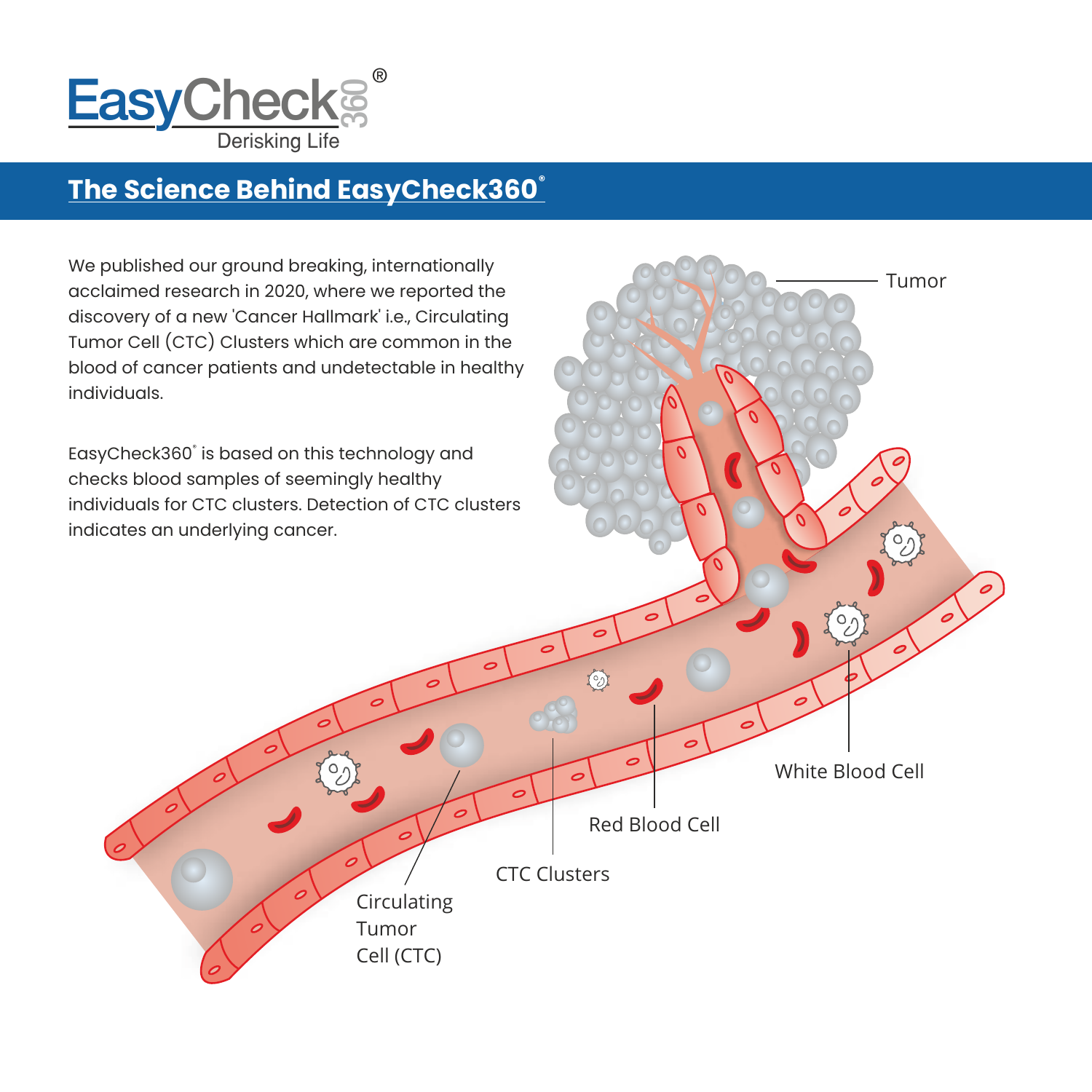## **® EasyCheck360 is Clinically Validated**

EasyCheck360<sup>®</sup> is the outcome of intensive research efforts of the last several years by internationally recognized scientists and doctors. It has been clinically validated by one of the world's largest clinical trials. The validation spans over 34,000 known cancer patients and more than 23,000 healthy individuals.





Hallmark Circulating Tumour Associated Cell Clusters Signify 230 Times Higher One-Year Cancer Risk



Evaluation of Circulating Tumor Cell Clusters for Pan-Cancer Noninvasive Diagnostic Triaging.

### **® EasyCheck360 is Accurate**

The Development of EasyCheck360 $^\circ$  includes extensive Analytical and Clinical validation studies to establish its Accuracy and Reliability.

EasyCheck360 $^{\circ}$  has been clinically proven to have accuracy of > 99% in detecting cancer early. EasyCheck360<sup>®</sup> has high accuracy to localize the tissue of origin.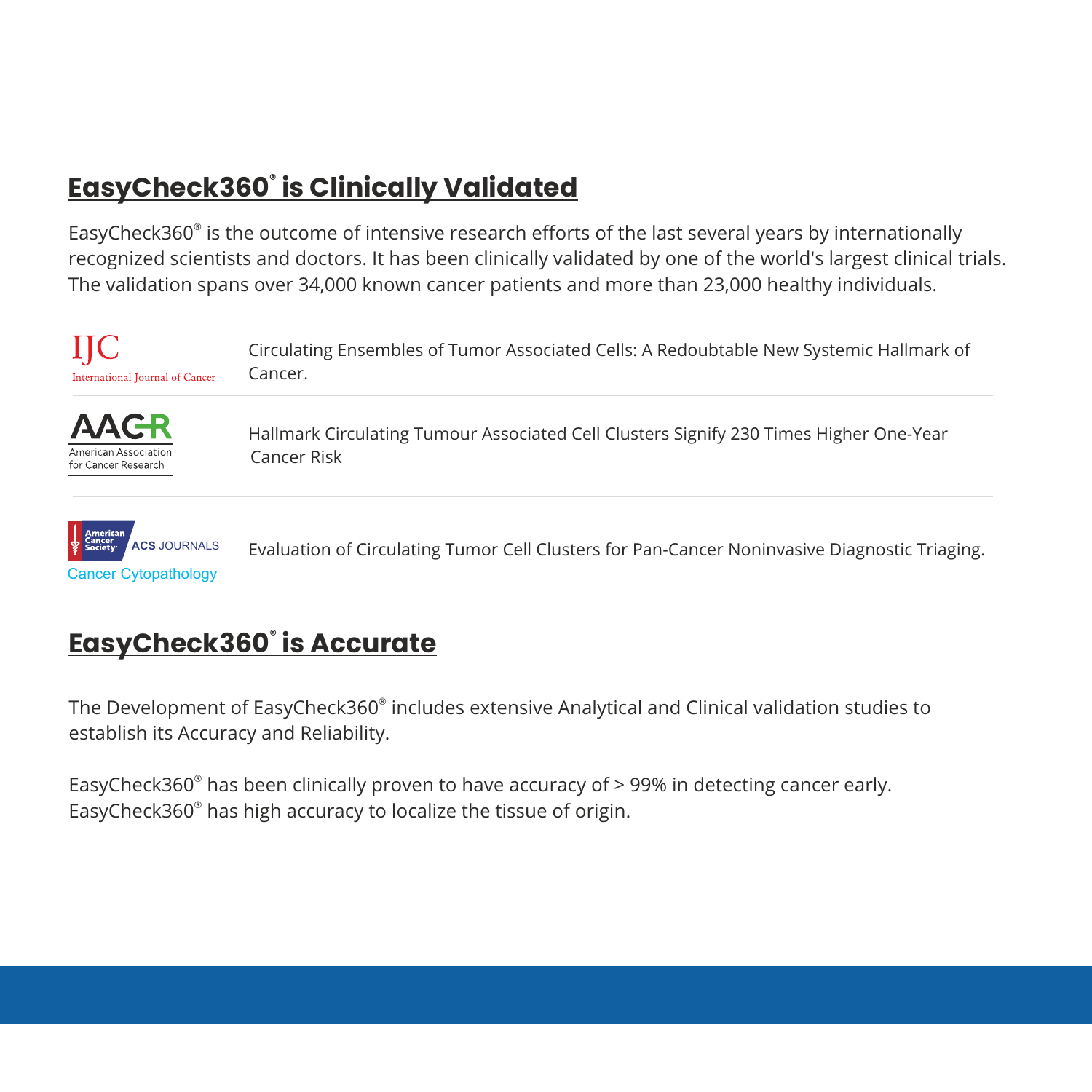



#### **What to Expect When You Order EasyCheck360®**

After submitting the form on the above mentioned website, our representative will call you to fix an appointment for collection of blood sample by our trained technician. The final result will be communicated in 15 days from receipt of sample.

### **Make Cancer Security Your Family's Health Priority**

Most cancers can be cured if detected early. EasyCheck360° is a right step in this direction. Make EasyCheck360° a part of your annual health-check plan to de-risk yourself and your family from cancer.

#### Limitations

® ® EasyCheck360 is performed by sophisticated processes and equipment operated by highly skilled professionals. Yet, like every clinical procedure, EasyCheck360 has certain limitations. We encourage you to study the 'White Paper' at easycheck360.com to know the limitations and performance characteristics of the test in detail. In case of any questions, please contact response@easycheck360.com.

#### Important

We do not perform this test on pregnant women.

### **Contact Us**



#### **Shahbazker's Diagnostics Pvt. Ltd.**

Oxford Centre, 1st Floor, 10 Shroff Street, Near Colaba Market, S.B.S. Road, Colaba, Mumbai - 400005, Maharashtra, Website: www.shahbazker.com Mobile: 9321688061, 8082498484 (WhatsApp) Email: service@shahbazker.com, sdc@shahbazker.com Phone: 022-22020897, 022-22046660, 022-22856660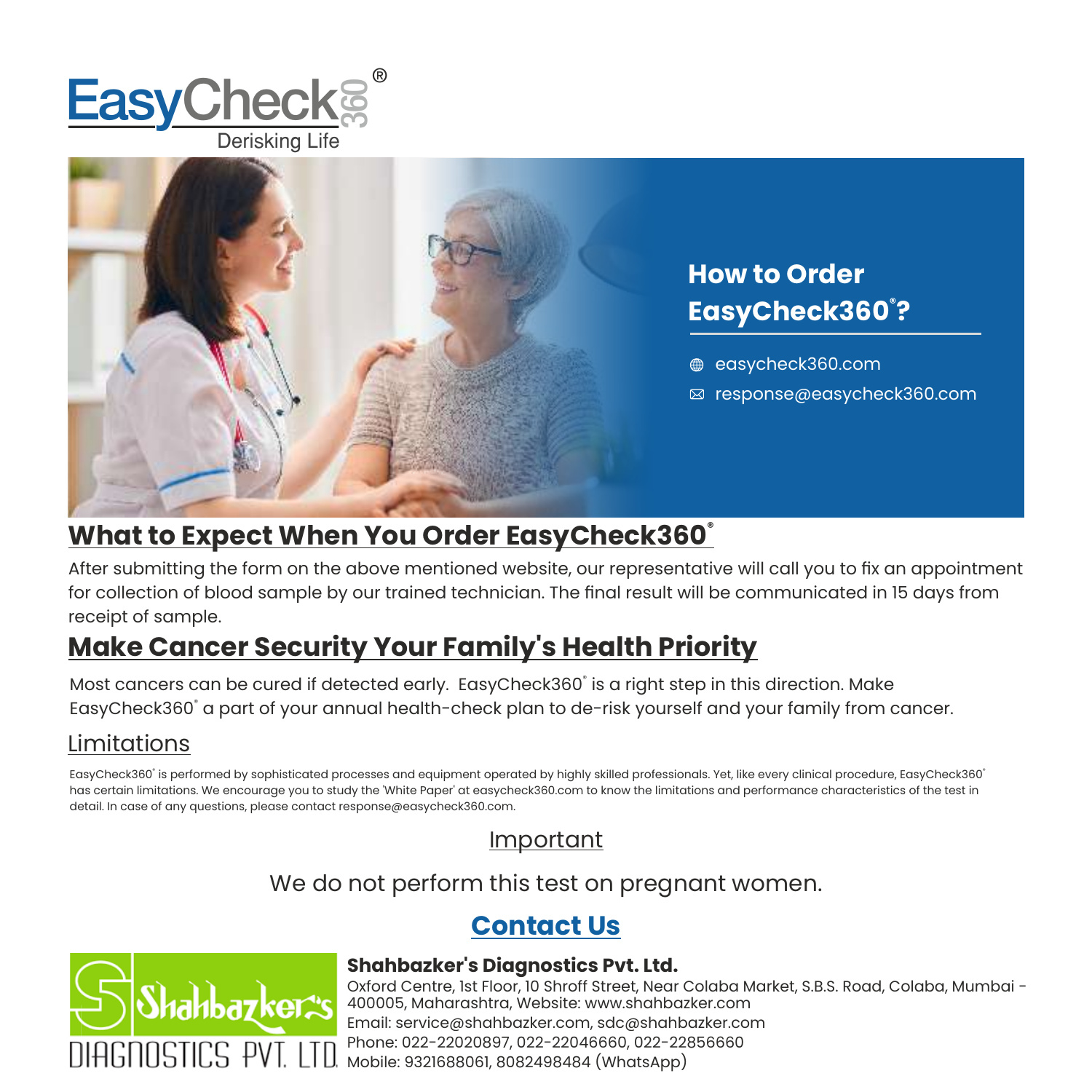### **Frequently Asked Questions**

- 1. Does EasyCheck360<sup>®</sup> detect 'existence of cancer' or 'possibility of cancer'?
- $\checkmark$  EasyCheck360® detects 'existence of cancer'.
- 2. Does EasyCheck360® replace conventional cancer screening like mammography ?
- $\checkmark$  EasyCheck360<sup>®</sup> is not intended to be and should not be considered as a replacement for any Standard of Care screening tests.
- 3. Does a 'negative' EasyCheck360® result mean that I am 'totally' cancer free at present ?
- $\checkmark$  Within the limits of error, a 'negative' result is an indication of undetectable cancer at the time of test. For other cancers not covered by the test, no inference should be drawn from a 'negative' result.
- 4. Does a 'negative' EasyCheck360® result means that I am free from cancer forever ?
- $\checkmark$  A 'negative' result means that at the time of the test there were no detectable cancer cells suggestive of cancer circulating in the blood.
- 5. How frequently should EasyCheck360® be repeated ?
- $\checkmark$  As EasyCheck360® is a non-invasive blood test, there is no disadvantage in frequent testing. However, we advise that EasyCheck360® should be performed every 12 months in case of negative result.
- 6. If my EasyCheck360® result is 'positive', how do I find the location of the cancer ?
- $\checkmark$  The test indicates the location for the select types of cancers with high accuracy, and in others the Tissue of Origin can be identified with reasonable accuracy. In all cases of 'positive' results, the Report should be interpreted by your physician who can guide you on further course of action.
- 7. Is EasyCheck360® recommended for a person suspected to have / has symptoms of cancer ?
- $\checkmark$  No, such individuals should seek expert medical advice without delay.
- 8. Can EasyCheck360® be used to monitor recurrence after cancer treatment ?
- ü No.